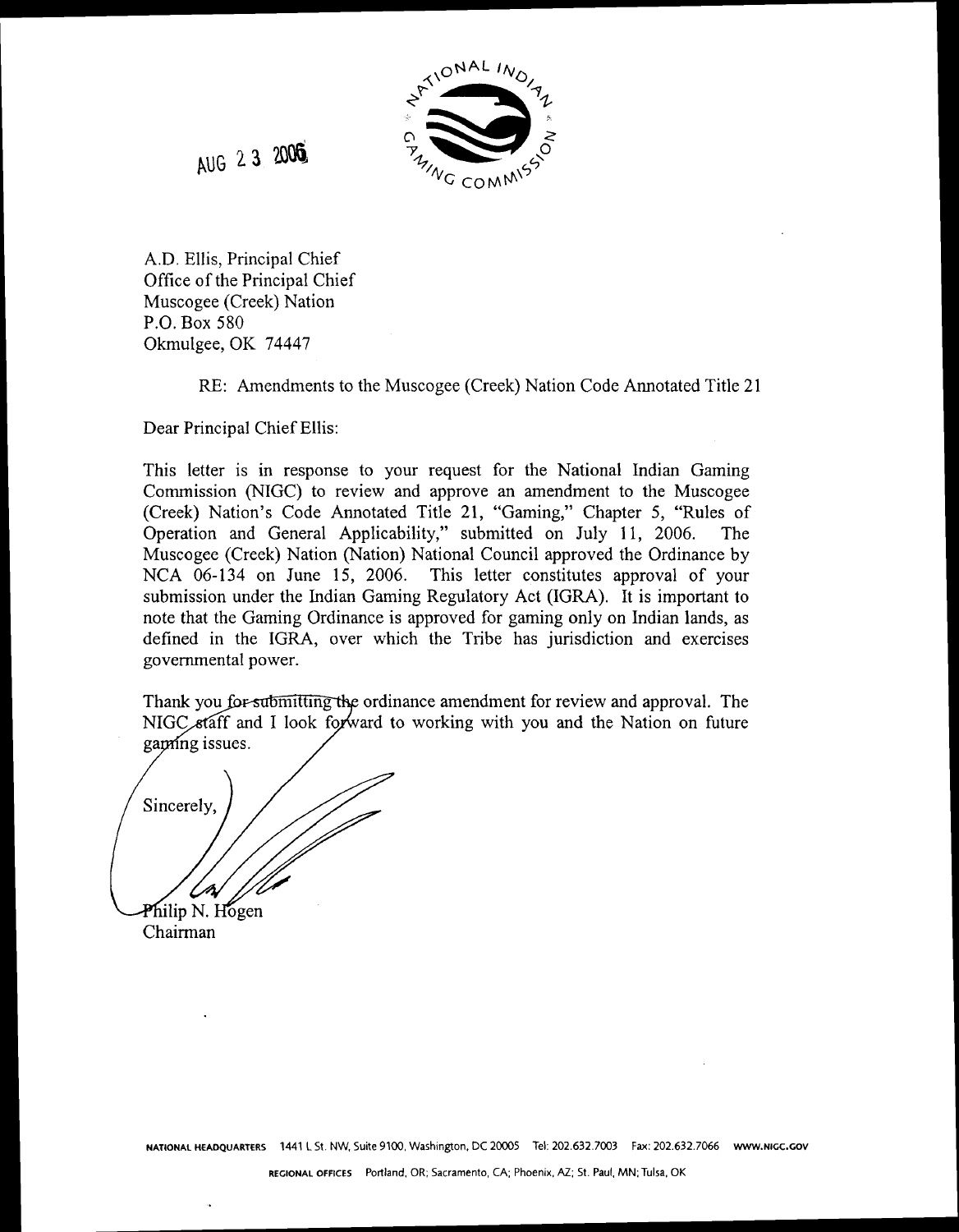

Muscogee (Creek) Nation

PRINCIPAL CHIEF CHIEF CHIEF OF THE PRINCIPAL CHIEF  $\mathcal{A}.\mathcal{D}.$   $\mathcal{L}$   $\mathcal{L}$   $\mathcal{L}$   $\mathcal{L}$  PO Box 580

SECOND CHIEF OKT4447 *Aped* 9erryhig <sup>91</sup>**8.732.7600** 

June 30,2006

JUL 11  $\omega$ 

(HW 75, Loop 56)

National Indian Gaming Commission Philip Hogan, Chairman 1441 L Street NW, **9th** Floor Washington D.C., 20005

Dear Mr. Hogan:

The Muscogee (Creek) Nation is submitting the following Muscogee (Creek) Nation law: NCA **06-**  134 (A LAW OF THE MUSCOGEE (CREEK) NATION AMENDING MUSCOGEE (CREEK) NATION CODE ANNOTATED TITLE 21, "GAMING," CHAPTER 5, "RULES OF OPERATION AND GENERAL APPLICABILITY," to allow for the sale and consumption of alcoholic beverages at gaming facilities approved by the National Council and duly licensed by the Tax Commission), which amends certain provisions of the Nation's Gaming Code, for review by the National Indian Gaming Commission and a determination whether approval is necessary pursuant to 25 CFR *5* 522.3. Please find enclosed a certified copy ofNCA 6-134. If you need any further information please do not hesitate to call.

Sincerely,

Wilde

A.D. Ellis, Principal Chief Musco gee (Creek) Nation

cc: National Council Attorney General Office of Public Gaming

 $\frac{61.32 \text{ M}}{11 \text{ N}}$  11 MB NOISSING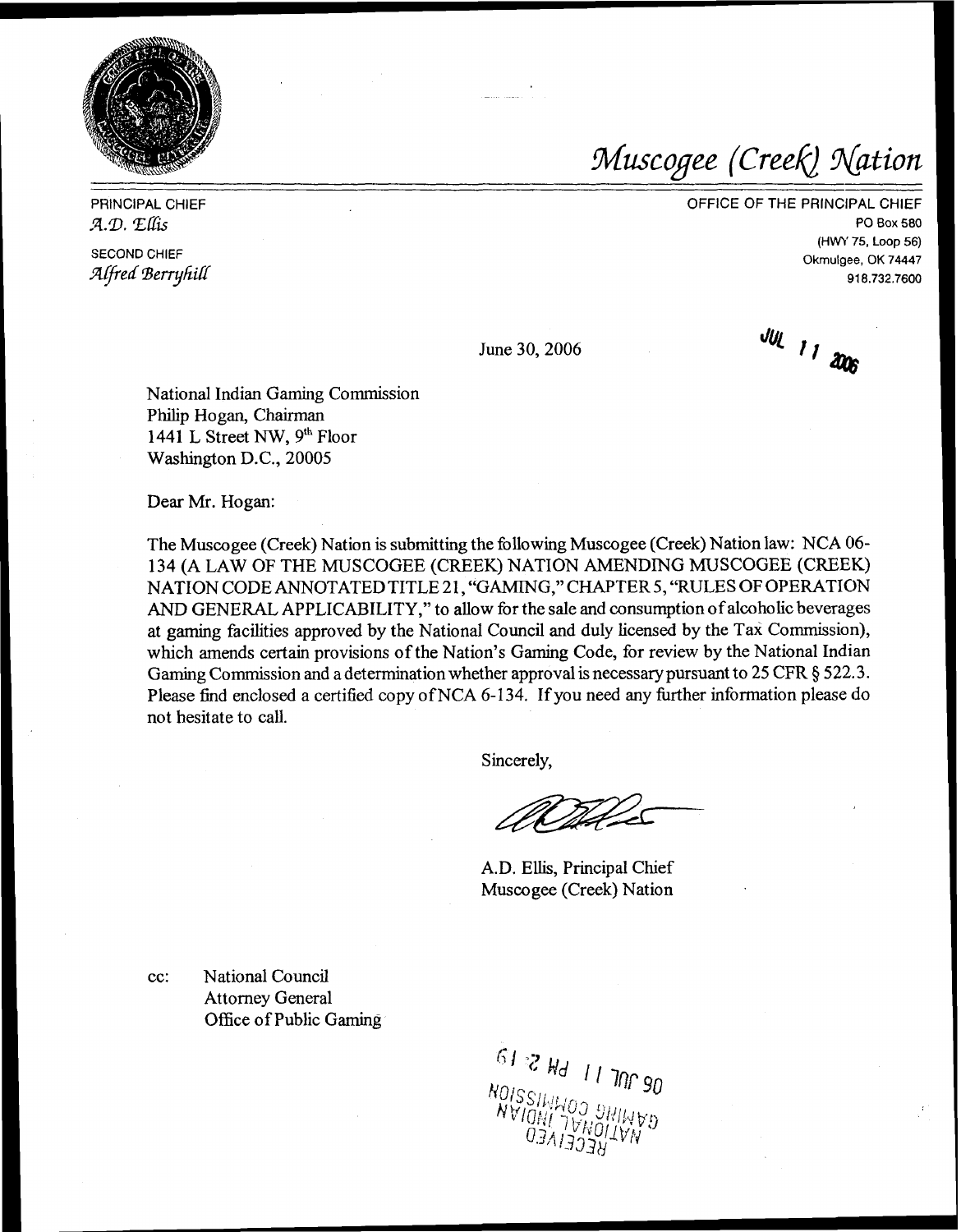

I hereby certify that I am the designated, qualified Tribal Secretary of the National Council of the Muscogee (Creek)<br>Secretary of the National Council of the Muscogee (Creek)<br>Nation, I further certify that this document is a true and correct<br>copy of the original Law  $\frac{M}{W}$ . Ex Secretary of the National Council

**NCA 06-1 34** 

## External of the U.S. of the U.S. of the U.S. of the U.S. of the U.S. of the U.S. of the U.S. of the U.S. of the U.S. of the U.S. of the U.S. of the U.S. of the U.S. of the U.S. of the U.S. of the U.S. of the U.S. of the U.

 $\mathcal{A}$   $\boldsymbol{f}$ 

A LAW OF THE MUSCOGEE (CREEK) NATION AMENDING MUSCOGEE (CREEK) NATION CODE ANNOTATED TITLE 21, "GAMING," CHAPTER 5, "RULES OF OPERATION AND GENERAL APPLICABILITY," TO ALLOW FOR THE SALE AND CONSUMPTION OF ALCOHOLIC BEVERAGES AT GAMING FACILITIES APPROVED BY THE NATIONAL COUNCIL AND DULY LICENSED BY THE TAX COMMISSION

Be it enacted by the National Council of the Muscogee (Creek) Nation:

SECTION ONE. AMENDMENT. MCNCA Title 21, \$5-1 15, is hereby amended to read as follows:

## §5-115. Alcoholic beverages

No beverage containing alcohol, including but not limited to beer or liquor, shall be offered or awarded as a prize or in lieu of a prize for winning at any of the activities authorized by this title. Alcoholic beverages or beer may be sold or consumed on gaming facility premises provided that the location has been authorized to sell alcoholic beverages by the National Council by way of duly adopted Tribal Resolution and said location has been duly licensed by the Tax Commission in accordance with MCNCA Title 36, 7-101, et seq.

SECTION TWO. EFFECTIVE DATE AND IMPLEMENTATION. The effective date of this amendment shall be the date of approval by the National lndian Gaming Commission; on the date the National lndian Gaming Commission determines that approval of the amendment is not necessary; or in the absence of issuance of approval or disapproval by the National lndian Gaming Commission, ninety (90) days from the date of submission of this amendment to the National lndian Gaming Commission, whichever date occurs first; provided that this Act shall not be implemented by the Nation until publication of NCA 06- 132, the Liquor and Beverage Code, by the Secretary of the Interior in the Federal Register.

**ENACTED** by the Muscogee (Creek) National Council on this  $15<sup>th</sup>$  day of June 2006.

IN WITNESS WHEREOF, the Speaker of the Muscogee (Creek) National Council has hereto attached his signature.

tiger

George Tiger, Speaker National Council Muscogee (Creek) Nation